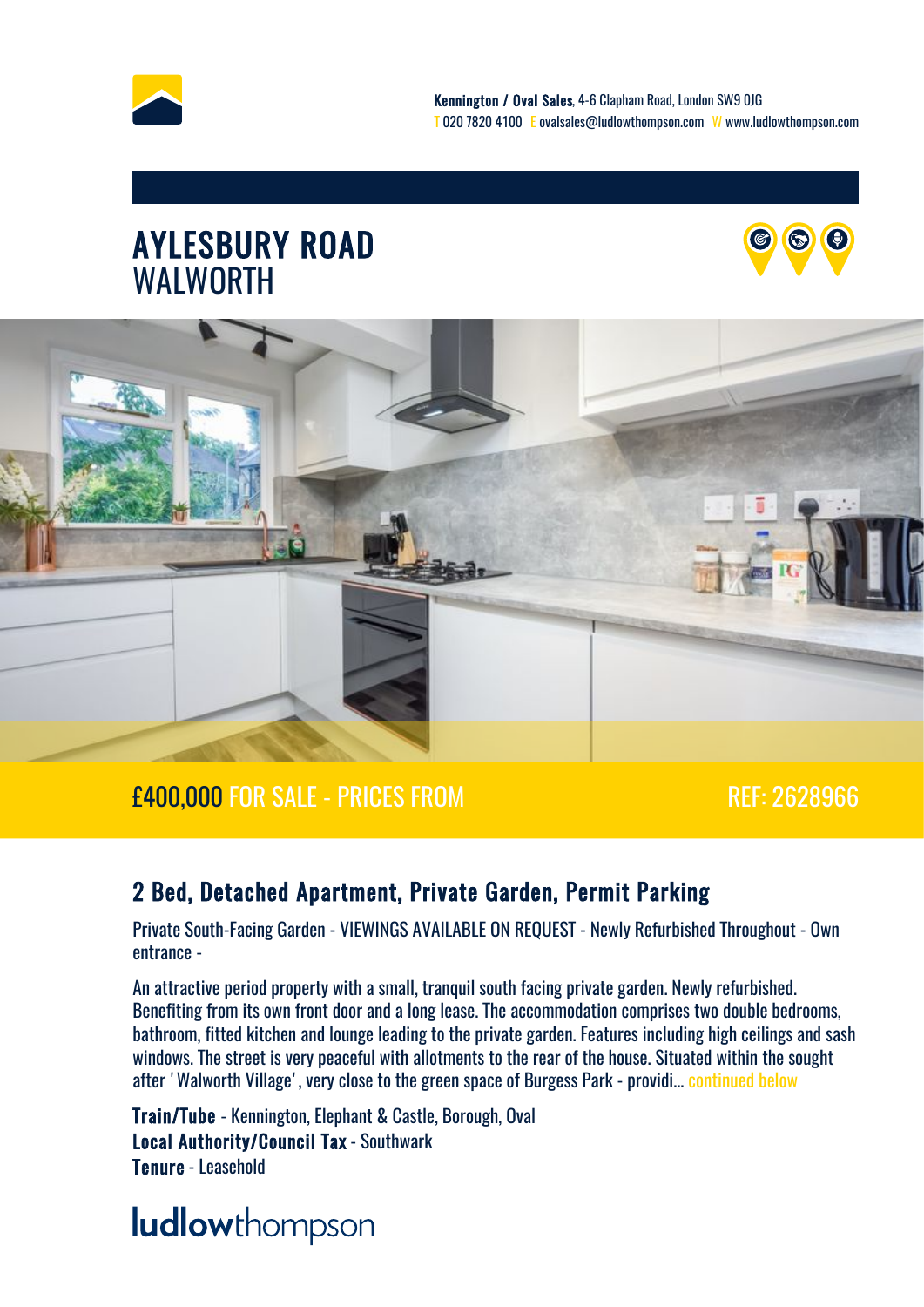

### AYLESBURY ROAD **AND AND** WALWORTH







Garden Exterior







Bedroom 2 Bathroom

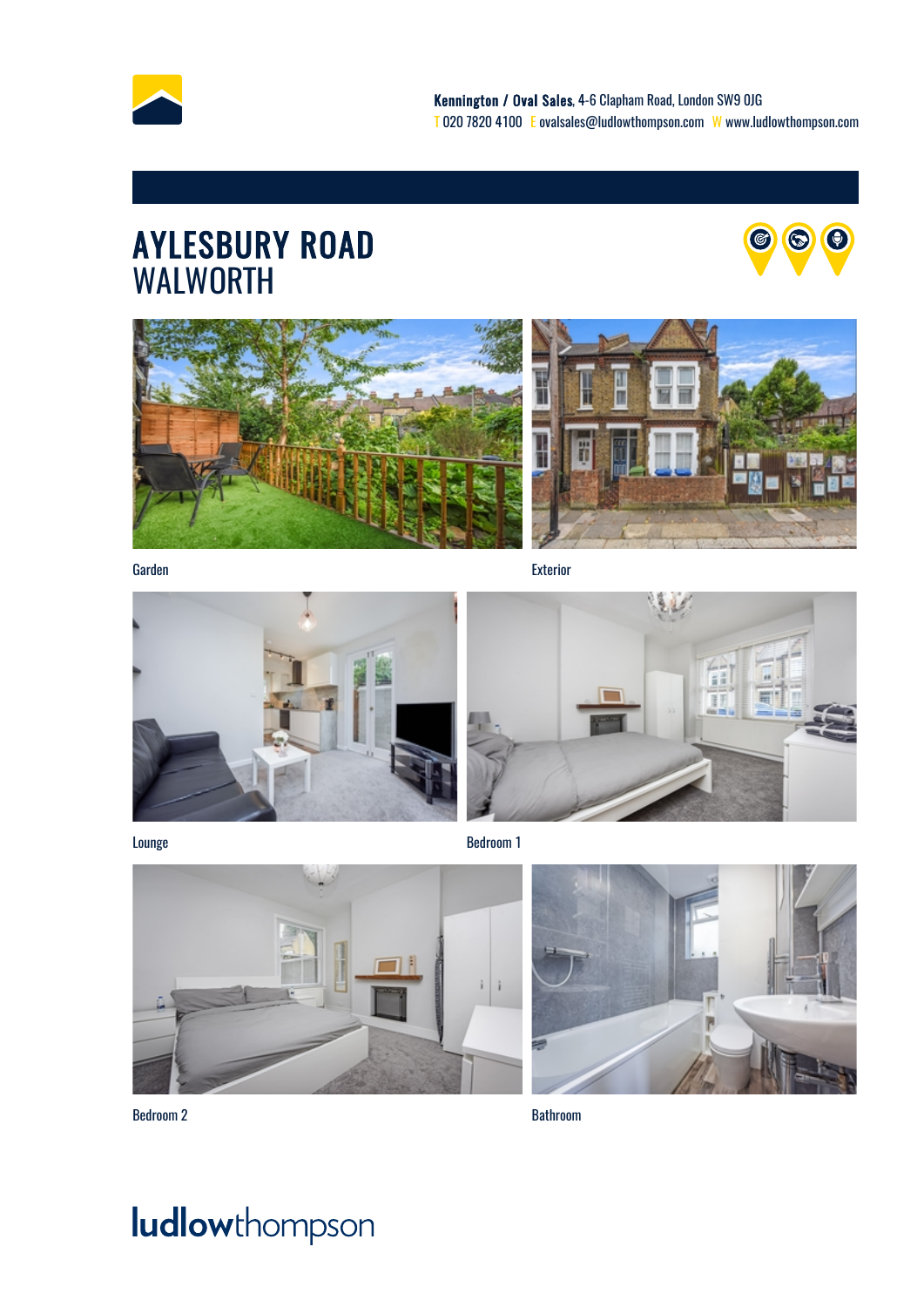

#### AYLESBURY ROAD **OCCURE AYLESBURY** ROAD WALWORTH



#### Aylesbury Road



Please note that this floor plan is produced for illustration and identification purposes only. It is NOT drawn to a scale. Measurements are taken in accordance with the R.I.C.S. Code of Measurement Practice. Areas quoted are Gross Internal Areas as per the R.I.C.S. Code and are not guaranteed. Do not use this plan to buy or place furniture of furnishings. Rely upon your own measurements only. Areas quoted are only a guide.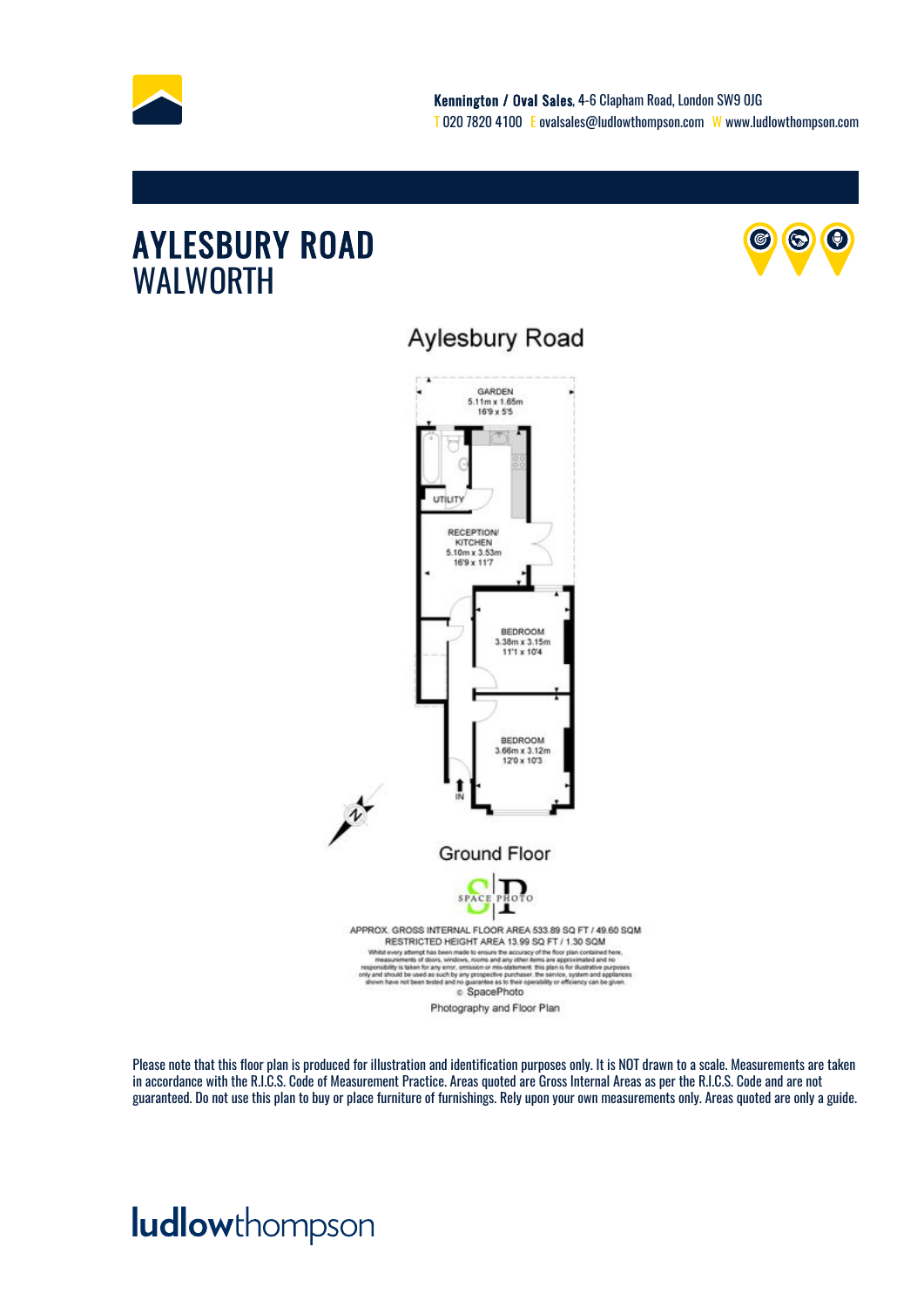<span id="page-3-0"></span>



An attractive period property with a small, tranquil south facing private garden. Newly refurbished. Benefiting from its own front door and a long lease. The accommodation comprises two double bedrooms, bathroom, fitted kitchen and lounge leading to the private garden. Features including high ceilings and sash windows. The street is very peaceful with allotments to the rear of the house.

Situated within the sought after 'Walworth Village', very close to the green space of Burgess Park - providing a range of activities from the fishing lake to tennis courts. Transport links are available with many bus routes and at less than 0.8 mile to Elephant and Castle (Northern, Bakerloo Line & Overground service).

Call the Lettings team on 020 7820 4141 to view now

Approx. Gross Internal Area 533.89sq. ft/ 49.60 sq

#### Tenure Details

Tenure - Leasehold Lease Length - 152 years Ground Rent - £0 per year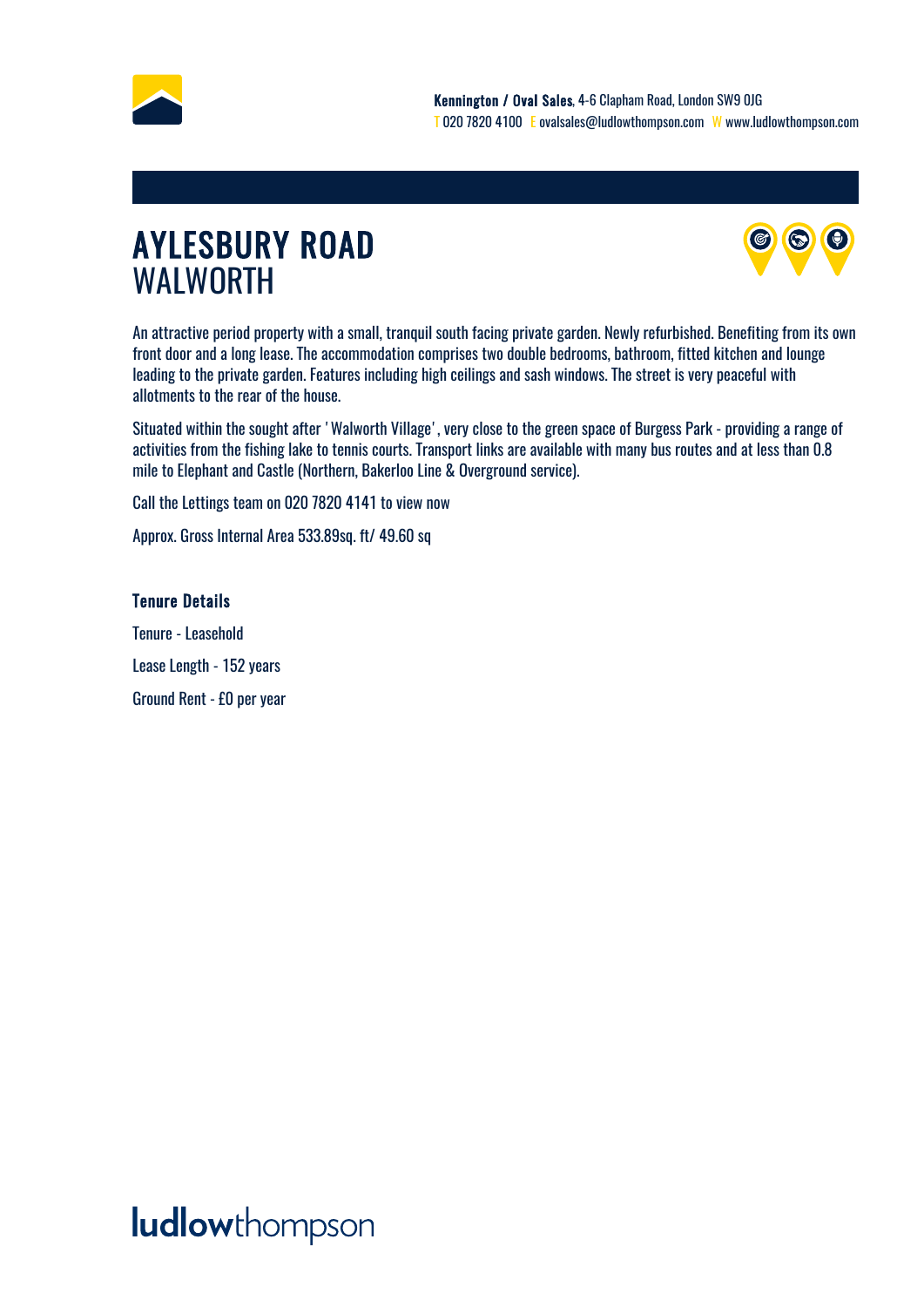



| <b>Energy Efficiency Rating</b>             |         |           |
|---------------------------------------------|---------|-----------|
|                                             | Current | Potential |
| Very energy efficient - lower running costs |         |           |
| 82-100) A                                   |         |           |
| в<br>(81-91)                                |         |           |
| с<br>(69-80)                                |         | 76        |
| D<br>$(55 - 68)$                            | 61      |           |
| E<br>$(39 - 54)$                            |         |           |
| Е<br>$21 - 30$                              |         |           |
| G<br>$13 - 203$                             |         |           |
| Not energy efficient - higher running casts |         |           |
| <b>UK 2005</b><br>Directive 2002/91/EC      |         |           |